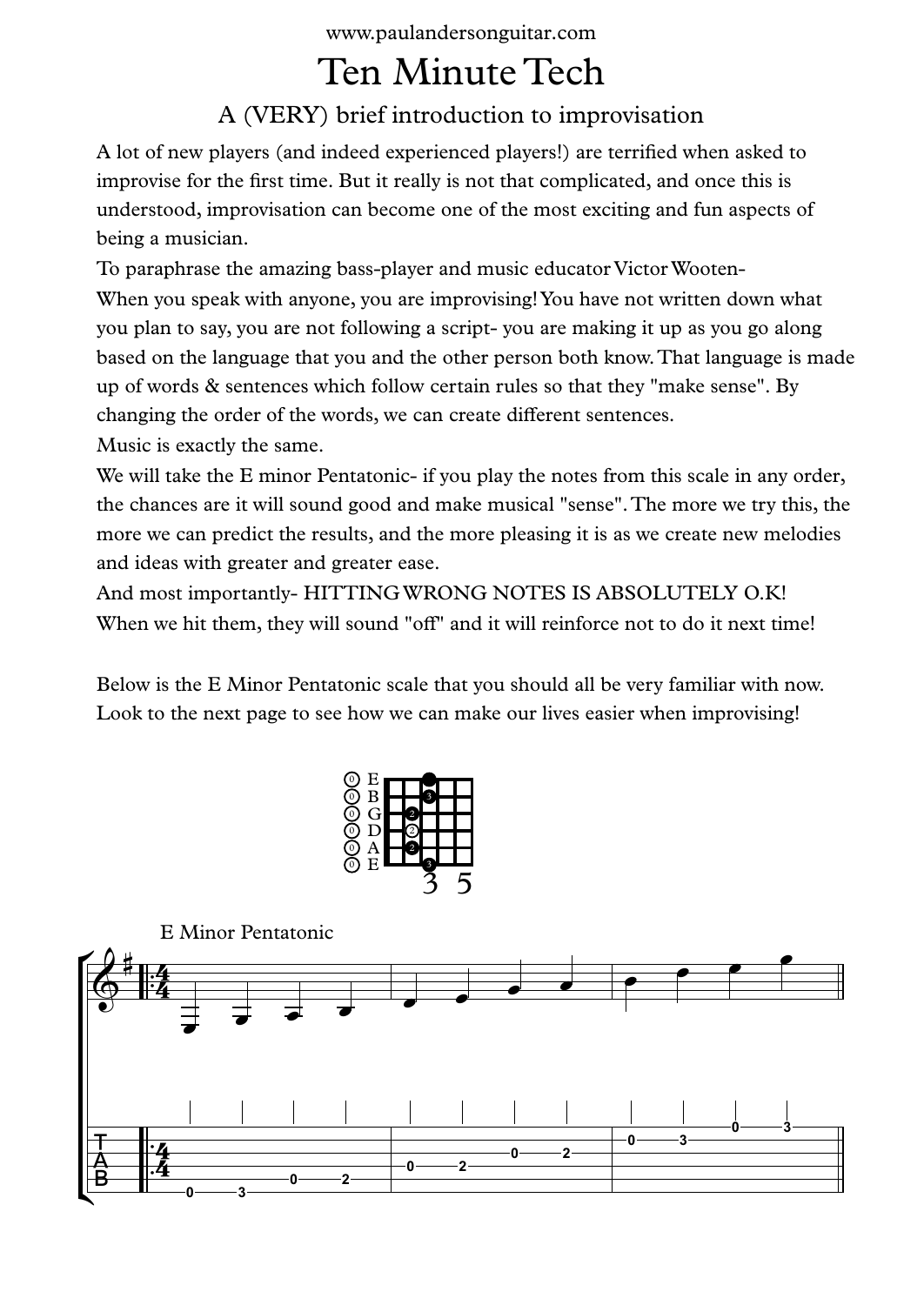So- when we talk, we do not use ALL of the words in the English language, in fact we use very few- just the ones we need to get the idea across! So this brings us onto my favourite aspect of improvisation- LIMITATION! Instead of trying to create a melody with ALL the notes from the scale, we will just pick a few- In this example, just the ones in red.



Limitation-

So now we can just concentrate on making an interesting melody without getting confused with all of the strings and loads of notes.



Repetition-

If we like the idea we can repeat it, possibly changing the last note or two- this makes our playing sound deliberate and well-thought out.